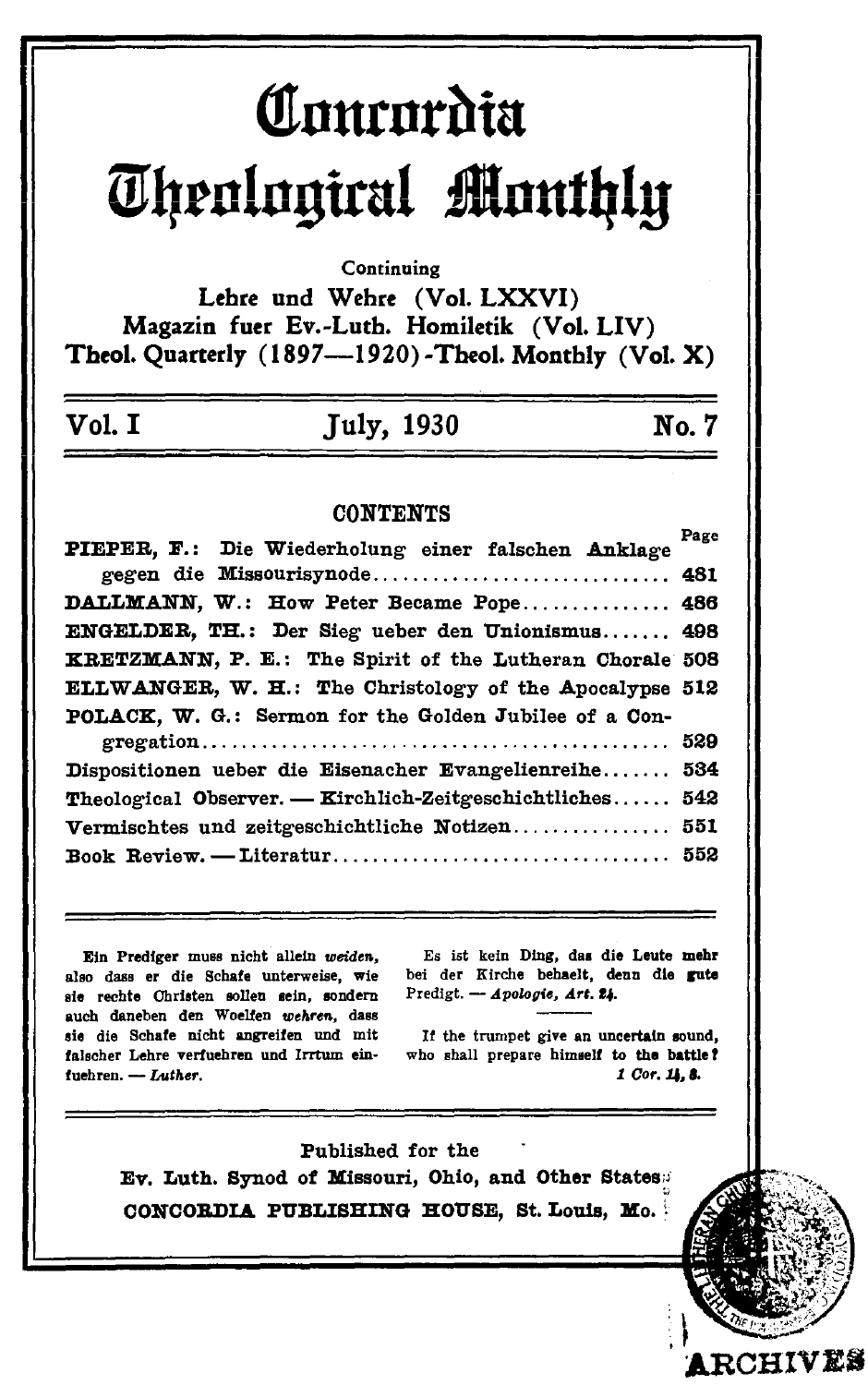## **Sermon for the Golden Jubilee of a Congregation.**  Ps. 119, 106.

It is with heartfelt rejoicing and fervent thanksgiving that you are met together in your house of worship on this occasion. After weeks and months of careful planning and prayerful preparation the day of your golden jubilee has come. You have united your hearts and voices in songs of praise, echoing the exultation of the psalmist: "Bless the Lord, 0 my soul, and all that is within me, bless His holy name. Bless the Lord, 0 my soul, and forget not all His benefits." "The voice of rejoicing and salvation is in the tabernacles of the righteous. . ., This is the day which the Lord hath made; we **will**  rejoice and be glad in it." "O give thanks unto the Lord, for He is good; for His mercy endureth forever."

For fifty years the Lord of the Church has showered the blessings of His grace upon your congregation; for fifty years He has vouchsafed to you the ministry of the pure Word and the unadulterated Sacraments; for fifty years you have found fulfilled in your midst the Lord's word: "In all places where I record My name I will come unto thee, and I will bless thee"; for fifty years you have, with the help of God, maintained in this place a Lutheran Zion, holding fast to the principles of true Lutheranism, to which your congregation pledged itself at the time of its organization.

It so happened that the year of your organization as a congregation was a jubilee year in the Lutheran Church. In that year of our Lord, 1880, the true Lutherans the world over were celebrating the 350th anniversary of the Augsburg Confession. No doubt, cognizance was taken of this at the time by your founders, especially since your constitution pledges your congregation to strict adherence to the Unaltered Augsburg Oonfession of 1530. In this year of your golden jubilee, the Lutheran Ohurch is again celebrating. This time it is to commemorate the four-hundredth anniversary of that fundamental symbol of our beloved Ohurch.

It will be fitting therefore to view your own jubilee in the light of this fact, that, as your founders pledged your congregation to fidelity to the Augsburg Oonfession, you to-day wish to reaffirm that pledge and reconsecrate yourselves to its Biblical principles. Let us consider-

*YOUR PLEDGE TO GOD AS A OHUROH OF THE UNALTERED AUG.8BURG OONFESSION, AND WHY YOU SHOULD JOYFULLY EEAFFIRM THAT PLEDGE ON THIS DAY OF JUBILEE.*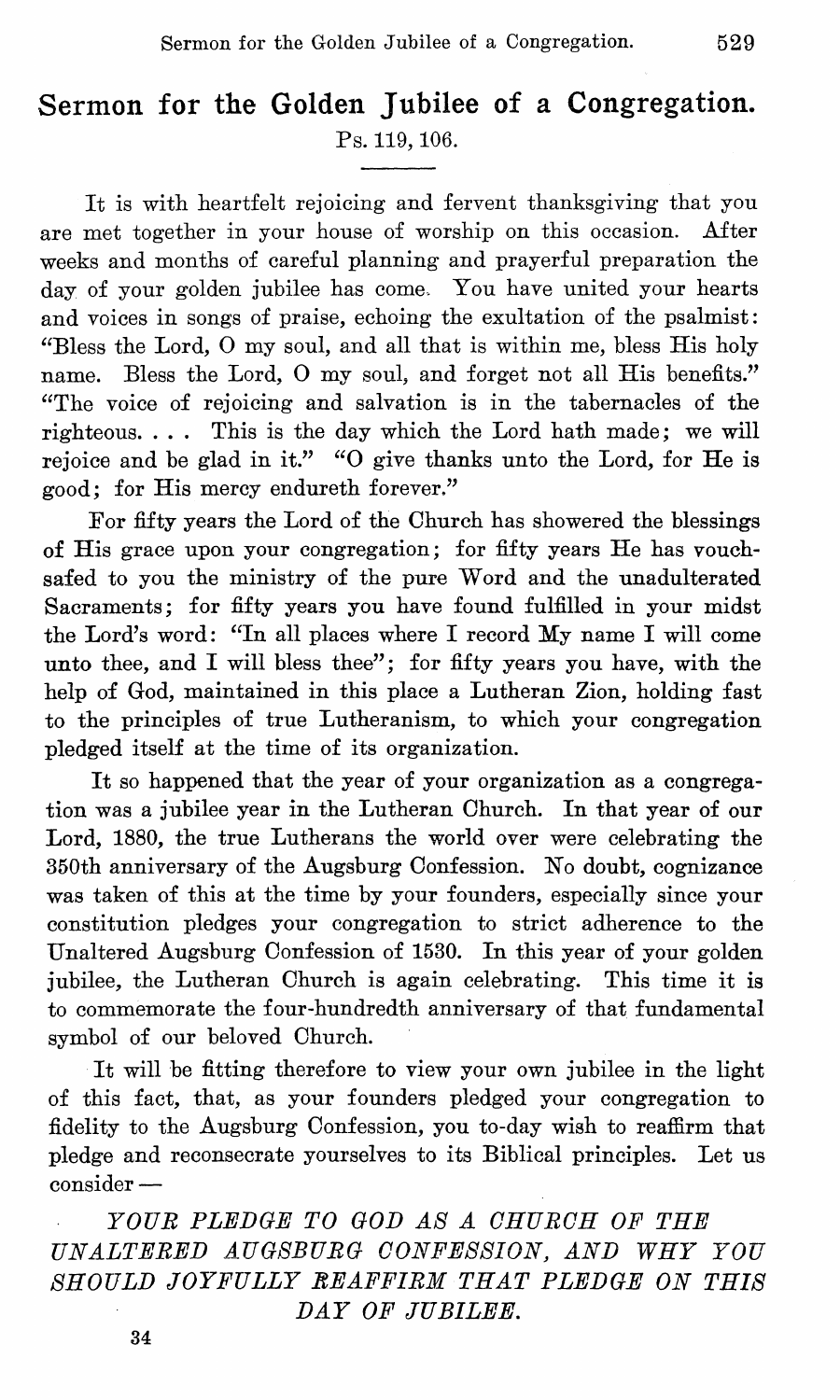"I have sworn, and I will perform it, that I will keep Thy righteous judgments." In these words the psalmist, a member of the Old Testament Ohurch, pledges himself to faithfulness to the Word of God. God Jehovah had made a covenant with His people Israel. He had given them the rite of circumcision as a sign and as a remembrancer of that agreement. He would be their God, whose leadership they would follow in all things. He had sent His prophets to reveal His Word, and from time to time had blessed them witll special and direct manifestations of His grace and assurances of His love: "The mountains shall depart and the hills be removed, but My kindness shall not depart from thee, neither shall the covenant of My peace be removed, saith the Lord that hath mercy on thee."

The psalmist, in the words before us, acknowledges the importance and value of God's Word to His people. The verse preceding our text states: "Thy Word is a lamp unto my feet and a light unto. my path." Then, in our text, he solenmly reiterates his purpose to remain true to the requirements of that Word and to trust in its glorious promises because it is the only true and safe rule and guide' for faith and life.

The founders of your congregation, at the time of its organization, took the same kind of pledge. They bound themselves to the Scriptures, the Old and the New Testament, as the inspired Word of God and therefore the sole rule of faith and life, and they accepted the Augsburg Oonfession and the other confessions of our Ohurch as the correct exhibition of that Word.

Some one may ask, Why was that added? Was it not sufficient. simply to accept the Word of God? I remember that as a boy I wondered why the corner-stone of this Church had inscribed on it theletters U.A.C. In our instructions prior to confirmation, Pastorexplained to us that those letters meant that this Church was a Ohurch of the Unaltered Augsburg Oonfession. But why is it, necessary to make such a specification? Not because it adds anything to the revealed Word nor because the Word of God is insufficient, but, because the Augsburg Oonfession clearly proves that the Lutheran. Ohurch stands four-square on the Bible and nothing but the Bible.

Experience, the experience of the ages, proves that it is not: enough for an individual or a Church to say: I stand on the Bible. The devil himself said that when he tempted our Lord. False prophets' of all ages have come forward with the declaration that they were' teaching Bible truths, and yet St. Paul, for instance, declares emphatically that the false prophets of his day brought a new gospel.. The chief trouble lies in this, that men sit in judgment on the Bible,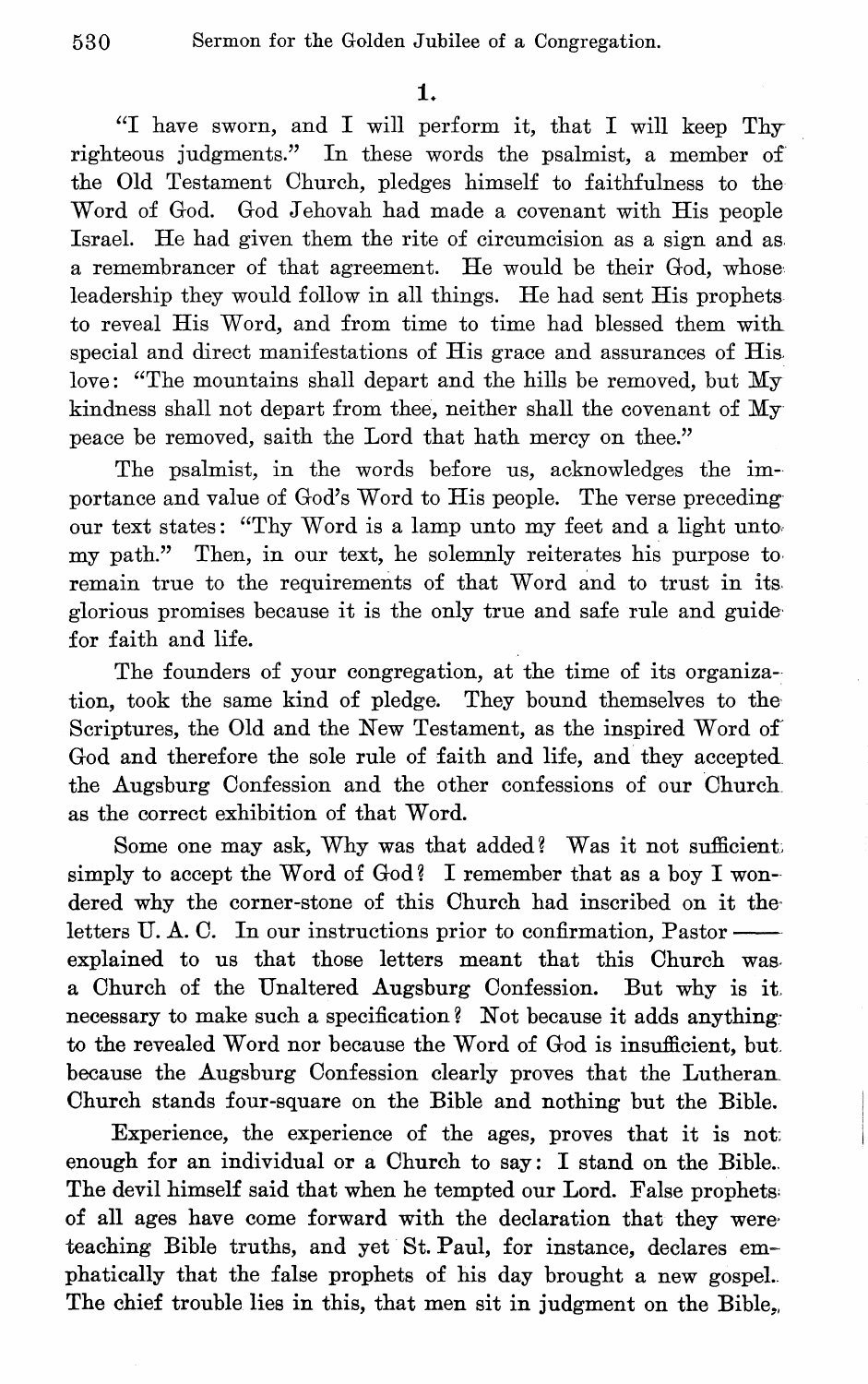and instead of accepting its plain statements, they interpret them by their fallible human reason; and one deviates from the truth in this direction, the other in that, and a third in still another.

Luther's Reformation of the sixteenth century was not the bringing of a new revelation to the world; he took the old Gospel, rid it of all man-made interpretations and unscriptural additions, and let it shine forth once more in all its brightness and purity. And when the followers of Luther were maligned as false teachers and heretics, they answered, in 1530, by presenting the Augsburg Oonfession as a proof that they taught nothing but Scriptural truth. To this end they said: "We offer . . . the confession of our preachers and ourselves, showing what manner of doctrine from Holy Scriptures and the pure Word of God has been up to this time set forth in our lands." And again: "This is about the sum of our doctrine, in which, as can be seen, there is nothing that varies from the Scriptures." It was simply a definite and detailed way of saying: Here is the proof that we teach the Bible and nothing but the Bible.

From that time forth all true Lutherans have accepted the Augsburg Oonfession, and pledged themselves to it, *because* it is in harmony with God's Word.

The founders of your church, when they organized, wished to establish a Lutheran church here and desired to preserve the correct teaching and preaching of Scriptural doctrine. They wished to set up a strong bulwark against error and superstition. They desired to have their children and children's children assured of the same spiritual blessings. And therefore the specific pledge was made to the Augsburg Oonfession and the other Lutheran symbols. Every pastor called to minister among you, every teacher called to instruct the children in your midst, every officer elected to serve your congregation in any capacity, aye, every voting member, every communicant member, and every child at its confirmation has throughout these fifty years been required to make the same pledge,  $-$  to use the words of our text: "I have sworn, and I will perform it, that I will keep Thy righteous judgments."

By doing this, your congregation, by the grace of God, has remained a true Lutheran congregation in the face of opposition, slander, and attacks by spiritual foes of all kinds. Not all, it is true, who at one time or another made this solemn pledge have remained faithful to it. Some have fallen by the wayside. Moreover, all those who were true continued so not by their own strength, but by the power of God's Holy Spirit working in them. But as a congregation you stand to-day on the same platform established by your founders, and you, as a church, can on this day of jubilee praise God's overabundant mercy in having kept you loyal to the faith of the fathers.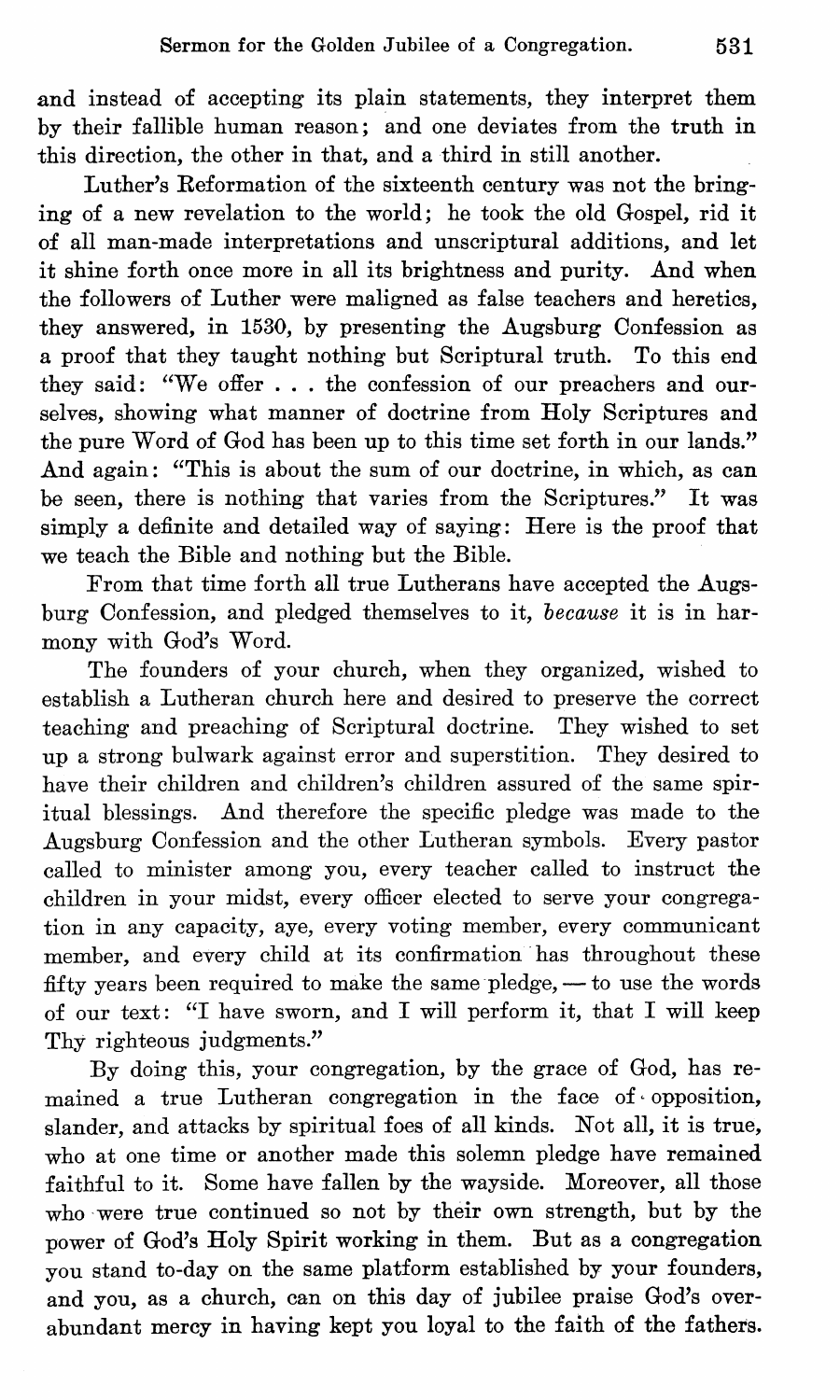In fact, this should be the chief cause of your thanksgiving to-day, this should be the theme of your songs and the burden of your prayers, that from your inmost heart you give glory to God, who, once began this good work in you and who has performed it unto this day and hour; that it is the Lord's mercy that you were not consumed because His compassion failed not.

> The Lord hath helped me hitherto By His surpassing favor; His mercies every morn were new, His kindness did not waver. God hitherto hath been my Guide, Hath hitherto my wants supplied, And hitherto hath helped me.

> > 2.

All your jubilations, however, and all your festivities, dear friends, would be an empty show, a meaningless gesture, if they did not include a solemn resolve for the future, a reaffirmation of the sacred principles that are basic in your church's constitution, a reconsecration to abide in the Word of God as true children of God.

Why is that so essential? Because your Lord and Savior desires it. To His disciples He once said the weighty words: "If ye continue in My Word, then are ye My disciples indeed," and He is saying the same words to you to-day. Again: "Now are ye clean through the Word which I have spoken unto you. Abide in Me."

In our day the visible Ohurch is full of people who have forsaken this Word of Truth and of congregations which, though once banded together on the basis of Biblical principles, have long since departed from them. There is a general defection, a falling away from the truth. The heart of the Savior must bleed in view of such conditions.

To-day He, as it were, stands before you and repeats the question, once asked of His disciples when so many who had hitherto followed Him were leaving: "Will ye also go away?"

Therefore this your jubilee should be your decisive answer to your Lord and Savior; it should mean, to use the words of the disciples on that occasion: "Lord, whither shall we go? Thou hast words of eternal life"; or to express it in the words of our text: "We have sworn, and we will perform it, that we will keep Thy righteous iudgments."

In other words, your celebration should have this significance: We purpose, with God's help, to remain faithful to our foundation. In our midst henceforth, as in the past, we shall know nothing save Ohrist and Him crucified; the Word of God in its purity and fulness shall be preached from this pulpit; our children shall be carefully